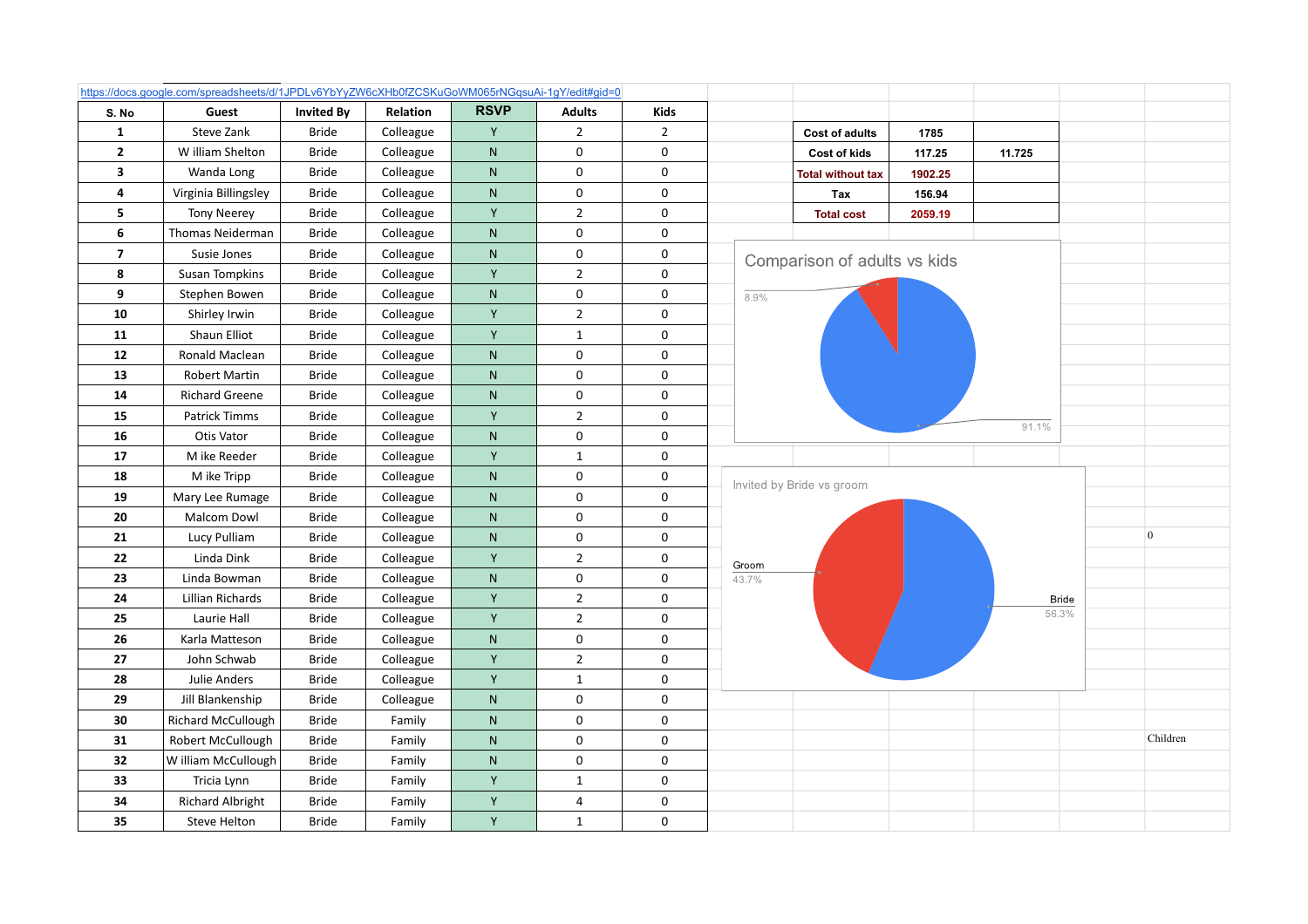| 36         | Margaret Becky       | <b>Bride</b> | Family    | Y            | 1              | $\mathbf 0$    |  |  |  |
|------------|----------------------|--------------|-----------|--------------|----------------|----------------|--|--|--|
| 37         | Ronald Breeder       | <b>Bride</b> | Family    | Y            | $\overline{2}$ | $\overline{2}$ |  |  |  |
| 38         | John Tompkins        | Bride        | Family    | Υ            | $\overline{2}$ | $\pmb{0}$      |  |  |  |
| 39         | Robert Gollen        | <b>Bride</b> | Family    | Y            | $\overline{2}$ | $\pmb{0}$      |  |  |  |
| 40         | Kevin Lynn           | <b>Bride</b> | Family    | ${\sf N}$    | $\mathbf 0$    | $\mathbf 0$    |  |  |  |
| 41         | Kathy Tompkins       | Bride        | Family    | Υ            | $\mathbf 2$    | $\pmb{0}$      |  |  |  |
| 42         | Kathleen Lynn        | Bride        | Family    | Y            | $\mathbf{1}$   | $\mathbf 0$    |  |  |  |
| 43         | Julian Helton        | <b>Bride</b> | Family    | Y            |                | 0              |  |  |  |
| 44         |                      | Bride        |           | Y            | $\mathbf{1}$   |                |  |  |  |
|            | John Tompkins        |              | Family    |              | $\mathbf{1}$   | $\mathbf 0$    |  |  |  |
| 45         | Joseph Tompkins      | <b>Bride</b> | Family    | ${\sf N}$    | $\mathbf 0$    | $\pmb{0}$      |  |  |  |
| 46         | Jo Mai Kelleher      | <b>Bride</b> | Family    | ${\sf N}$    | $\mathbf 0$    | 0              |  |  |  |
| 47         | W inkie Clark        | Bride        | Friend    | Y            | $\overline{2}$ | $\mathbf 0$    |  |  |  |
| 48         | Steve Kellermeyer    | <b>Bride</b> | Friend    | Y            | $\overline{2}$ | $\overline{2}$ |  |  |  |
| 49         | <b>Steve Hoadley</b> | <b>Bride</b> | Friend    | ${\sf N}$    | $\pmb{0}$      | $\mathbf 0$    |  |  |  |
| 50         | Stan Kimmett         | Bride        | Friend    | ${\sf N}$    | $\pmb{0}$      | $\pmb{0}$      |  |  |  |
| 51         | Shelley Lyons        | <b>Bride</b> | Friend    | Y            | $\overline{2}$ | $\pmb{0}$      |  |  |  |
| 52         | Ron A llen           | <b>Bride</b> | Friend    | Y            | $\overline{2}$ | $\mathbf 0$    |  |  |  |
| 53         | Richard Glen         | Bride        | Friend    | ${\sf N}$    | $\pmb{0}$      | $\pmb{0}$      |  |  |  |
| 54         | Rev. & Mrs. Cook     | <b>Bride</b> | Friend    | ${\sf N}$    | $\pmb{0}$      | $\mathbf 0$    |  |  |  |
| 55         | Rene Tabor           | <b>Bride</b> | Friend    | ${\sf N}$    | $\mathbf 0$    | $\mathbf 0$    |  |  |  |
| 56         | M iss Linn           | <b>Bride</b> | Friend    | ${\sf N}$    | $\pmb{0}$      | $\pmb{0}$      |  |  |  |
| 57         | Mary Daly            | Bride        | Friend    | Υ            | $\mathbf{1}$   | $\mathbf 0$    |  |  |  |
| 58         | Martha Best          | <b>Bride</b> | Friend    | Y            | $\overline{2}$ | $\mathbf 0$    |  |  |  |
| 59         | Marita Douglas       | <b>Bride</b> | Friend    | Y            | $\overline{2}$ | $\overline{3}$ |  |  |  |
| 60         | Marge Puryear        | <b>Bride</b> | Friend    | ${\sf N}$    | $\mathbf 0$    | $\mathbf 0$    |  |  |  |
| 61         | Lynn Hampton         | <b>Bride</b> | Friend    | $\mathsf{N}$ | $\mathbf 0$    | $\mathbf 0$    |  |  |  |
| 62         | Donald Ely           | <b>Bride</b> | Friend    | Y            | $\overline{2}$ | $\mathbf{1}$   |  |  |  |
| 63         | Liz McCoy            | <b>Bride</b> | Friend    | Υ            | $\mathbf 2$    | $\pmb{0}$      |  |  |  |
| 64         | Lisa VanZandt        | <b>Bride</b> | Friend    | $\mathsf{N}$ | $\mathbf 0$    | $\pmb{0}$      |  |  |  |
| 65         | Ken Elkington        | <b>Bride</b> | Friend    | Y            | $\overline{2}$ | $\pmb{0}$      |  |  |  |
| 66         | Kelly Baker          | <b>Bride</b> | Friend    | ${\sf N}$    | $\pmb{0}$      | $\pmb{0}$      |  |  |  |
| 67         | Kathy McCammon       | <b>Bride</b> | Friend    | Y            | $\overline{2}$ | $\pmb{0}$      |  |  |  |
| 68         | Kathy Arrington      | <b>Bride</b> | Friend    | ${\sf N}$    | $\mathbf 0$    | $\pmb{0}$      |  |  |  |
| 69         | John Altman          | <b>Bride</b> | Friend    | ${\sf N}$    | $\pmb{0}$      | $\pmb{0}$      |  |  |  |
| 70         | Jim & Pat Heatherly  | Bride        | Friend    | $\mathsf{N}$ | $\mathbf 0$    | $\mathbf 0$    |  |  |  |
| 71         | Jill Sackman         | <b>Bride</b> | Friend    | ${\sf N}$    | $\pmb{0}$      | $\pmb{0}$      |  |  |  |
| ${\bf 72}$ | Jerome Norton        | Groom        | Colleague | N            | $\mathbf 0$    | $\pmb{0}$      |  |  |  |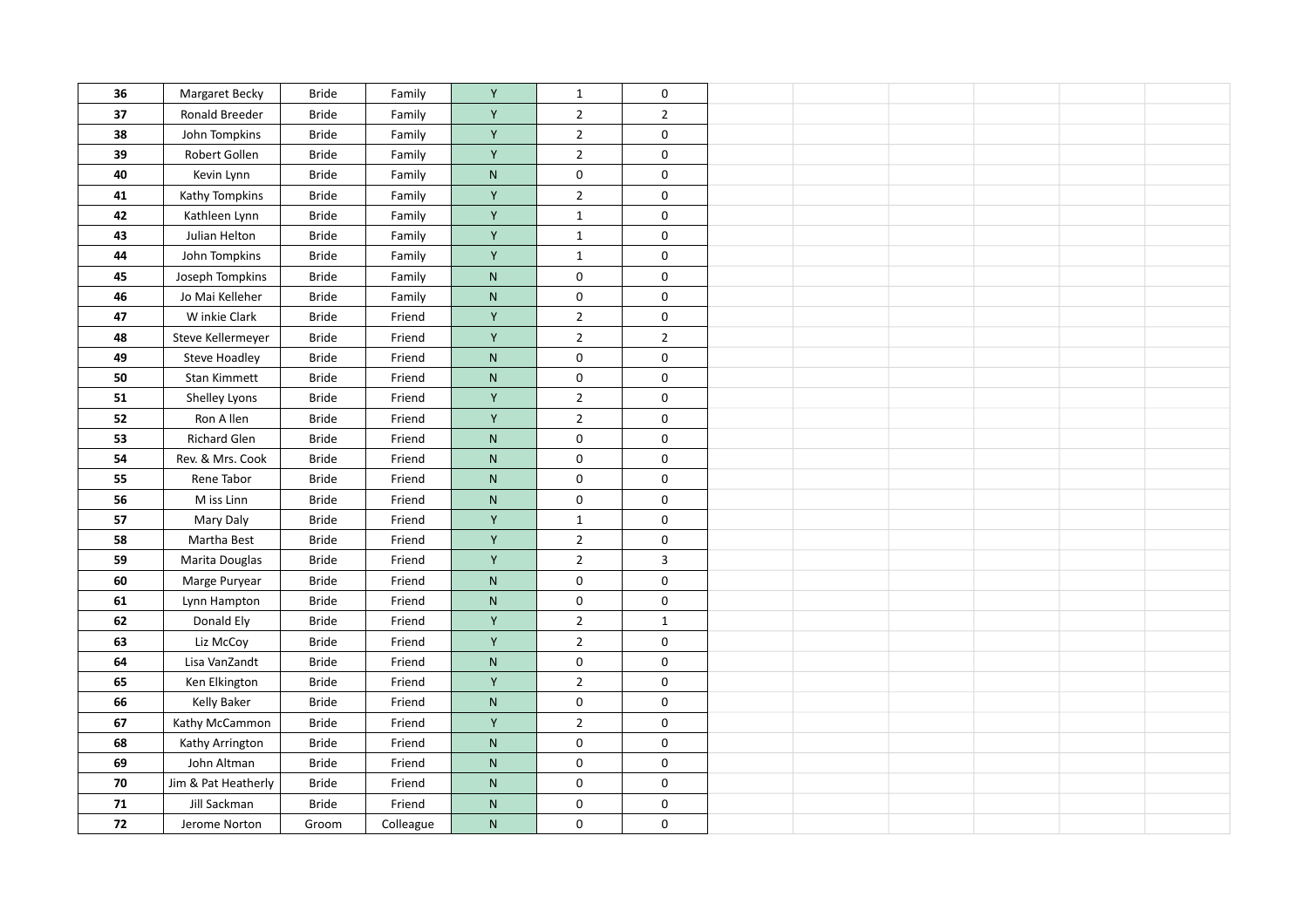| 1              | Jeff Bennett          | Groom | Colleague | Y            | $\overline{2}$ | $\mathbf 0$ |  |  |  |
|----------------|-----------------------|-------|-----------|--------------|----------------|-------------|--|--|--|
| $\mathbf{2}$   | Jayne Morris          | Groom | Colleague | Y            | $\mathbf{1}$   | $\mathbf 0$ |  |  |  |
| 3              | Ilse Anderson         | Groom | Colleague | Y            | $\overline{2}$ | $\mathbf 0$ |  |  |  |
| 4              | Hal Rider             | Groom | Colleague | Y            | $\overline{2}$ | $\mathbf 0$ |  |  |  |
| 77             | Gil Alexander         | Groom | Colleague | $\mathsf{N}$ | $\mathbf 0$    | $\mathbf 0$ |  |  |  |
| 78             | Geraldine Swartz      | Groom | Colleague | ${\sf N}$    | $\mathbf 0$    | $\pmb{0}$   |  |  |  |
| 5              |                       |       |           | Y            |                |             |  |  |  |
|                | Gene Frye             | Groom | Colleague |              | $\overline{2}$ | $\mathbf 0$ |  |  |  |
| 80             | Frank Ralston         | Groom | Colleague | ${\sf N}$    | $\mathbf 0$    | 0           |  |  |  |
| 81             | Elizabeth Ann Rose    | Groom | Colleague | ${\sf N}$    | $\pmb{0}$      | 0           |  |  |  |
| 6              | Dr. Lozzio            | Groom | Colleague | Y            | $\mathbf{1}$   | $\mathbf 0$ |  |  |  |
| $\overline{7}$ | Doris Williams        | Groom | Colleague | Y            | $\mathbf{1}$   | $\mathbf 0$ |  |  |  |
| 84             | Donna Hartman         | Groom | Colleague | ${\sf N}$    | $\pmb{0}$      | $\mathbf 0$ |  |  |  |
| 85             | Diana White           | Groom | Colleague | ${\sf N}$    | $\pmb{0}$      | $\mathbf 0$ |  |  |  |
| 8              | Deborah Rice          | Groom | Colleague | Y            | $\mathbf 2$    | $\mathbf 0$ |  |  |  |
| 9              | David Wells           | Groom | Colleague | Y            | $\mathbf{1}$   | $\mathbf 0$ |  |  |  |
| 10             | David Folz            | Groom | Colleague | Y            | $\mathbf 2$    | $\mathbf 0$ |  |  |  |
| 89             | Daphne Saunders       | Groom | Colleague | ${\sf N}$    | $\pmb{0}$      | $\mathbf 0$ |  |  |  |
| 90             | Claudia Wilson        | Groom | Colleague | $\mathsf{N}$ | $\mathbf 0$    | $\mathbf 0$ |  |  |  |
| 11             | Christi Austin        | Groom | Colleague | Υ            | $\mathbf{1}$   | $\pmb{0}$   |  |  |  |
| 92             | Charles Goan          | Groom | Colleague | ${\sf N}$    | $\pmb{0}$      | $\pmb{0}$   |  |  |  |
| 93             | Carolyn White         | Groom | Colleague | $\mathsf{N}$ | $\mathbf 0$    | $\mathbf 0$ |  |  |  |
| 94             | Robert Gore           | Groom | Colleague | ${\sf N}$    | $\mathbf 0$    | $\mathbf 0$ |  |  |  |
| 12             | <b>Robert Manning</b> | Groom | Colleague | Υ            | $\mathbf{1}$   | $\mathbf 0$ |  |  |  |
| 13             | Robert Stein          | Groom | Colleague | Υ            | $\mathbf 2$    | $\mathbf 0$ |  |  |  |
| 97             | William Leeds         | Groom | Colleague | ${\sf N}$    | $\mathbf 0$    | $\mathbf 0$ |  |  |  |
| 14             | Alexandra Smyth       | Groom | Colleague | Υ            | $\overline{2}$ | $\pmb{0}$   |  |  |  |
| 99             | <b>Esther Cronin</b>  | Groom | Family    | ${\sf N}$    | $\mathbf 0$    | $\pmb{0}$   |  |  |  |
| 100            | Eileen DiBalsamo      | Groom | Family    | ${\sf N}$    | $\mathbf 0$    | $\mathbf 0$ |  |  |  |
| 101            | Dennis Tompkins       | Groom | Family    | ${\sf N}$    | $\mathbf 0$    | $\pmb{0}$   |  |  |  |
| 15             | Chris & Tony          | Groom | Family    | Y            | $\mathbf 2$    | $\pmb{0}$   |  |  |  |
| 103            | Pauline Helton        | Groom | Family    | ${\sf N}$    | $\mathbf 0$    | $\pmb{0}$   |  |  |  |
| 16             | Nuala Golic           | Groom | Family    | Y            | $\overline{2}$ | $\pmb{0}$   |  |  |  |
| 105            | Mary Tompkins         | Groom | Family    | $\mathsf{N}$ | $\mathbf 0$    | $\pmb{0}$   |  |  |  |
| 106            | Margaret Sullivan     | Groom | Family    | ${\sf N}$    | $\mathbf 0$    | $\pmb{0}$   |  |  |  |
| 107            | Jane Mowery           | Groom | Family    | ${\sf N}$    | $\mathbf 0$    | $\pmb{0}$   |  |  |  |
| 108            | Ellen Kiely           | Groom | Family    | N            | $\mathbf 0$    | $\mathbf 0$ |  |  |  |
| 17             | Jennie Jenkins        | Groom | Friend    | Υ            | $\overline{2}$ | 0           |  |  |  |